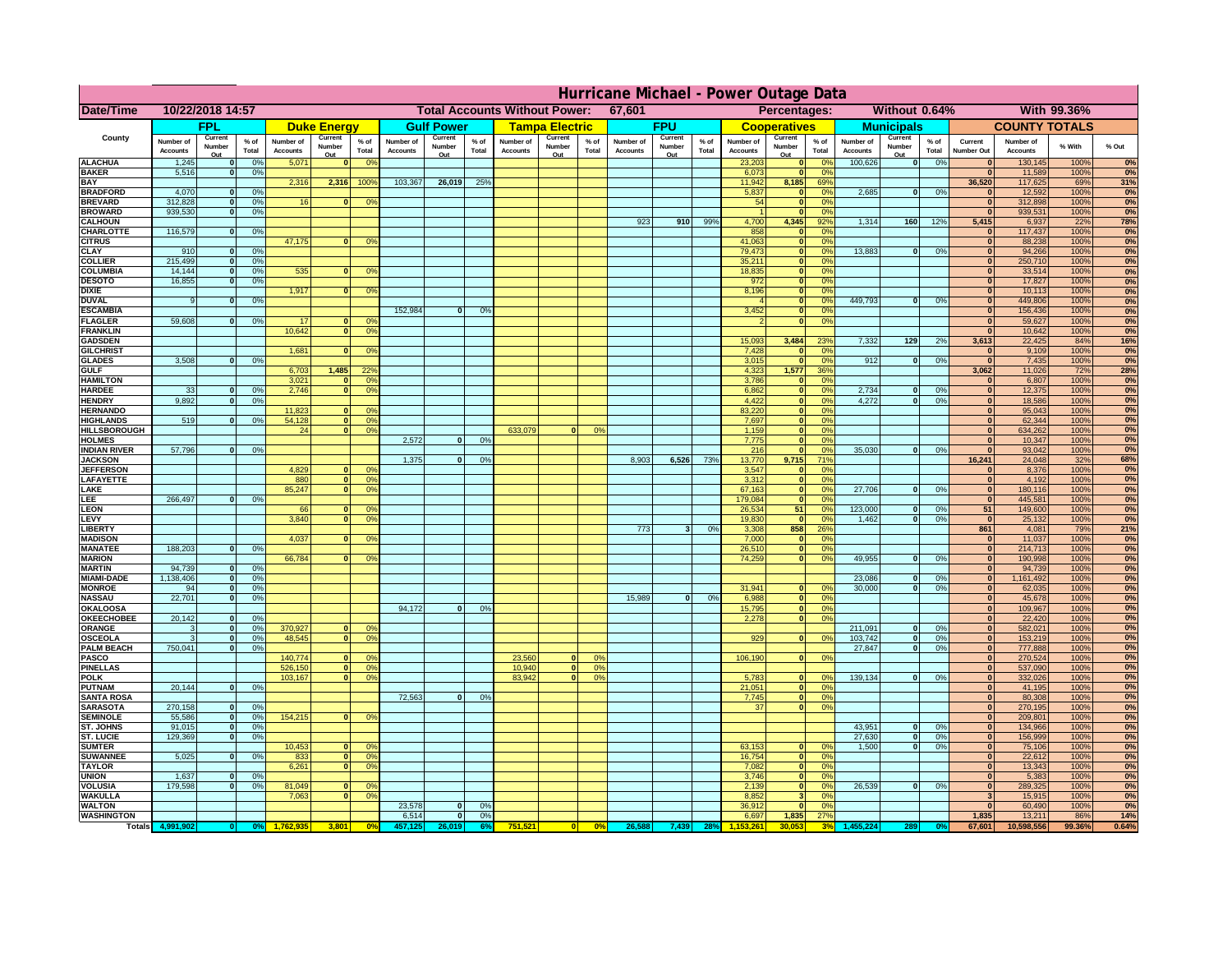# 10/22/2018 2:59 PM Hurricane Michael

| <b>Power Provider</b>                   | <b>County</b>       | <b>Number of Customers</b> | <b>Current Number Out</b> | <b>Outage Percentage</b> | <b>Estimated Restore Time</b> |
|-----------------------------------------|---------------------|----------------------------|---------------------------|--------------------------|-------------------------------|
| <b>Gulf Power Company</b>               | BAY                 | 103,367                    | 26,019                    | 25.17%                   | $>72$                         |
|                                         |                     |                            |                           |                          |                               |
| West Florida Electric Cooperative, Inc. | <b>JACKSON</b>      | 13,723                     | 9,668                     | 70.45%                   | >5 days                       |
| Gulf Coast Electric Cooperative, Inc.   | BAY                 | 11,942                     | 8,185                     | 68.54%                   | >5 days                       |
| Florida Public Utilities Corporation    | <b>JACKSON</b>      | 8,903                      | 6,526                     | 73.30%                   | >5 days                       |
| Talquin Electric Cooperative, Inc.      | <b>GADSDEN</b>      | 15,093                     | 3,484                     | 23.08%                   | 72                            |
| West Florida Electric Cooperative, Inc. | CALHOUN             | 2,852                      | 2,562                     | 89.83%                   | >5 days                       |
| Duke Energy                             | BAY                 | 2,316                      | 2,316                     | 100.00%                  | <b>TBD</b>                    |
| Gulf Coast Electric Cooperative, Inc.   | CALHOUN             | 1,848                      | 1,783                     | 96.48%                   | >5 days                       |
|                                         | <b>GULF</b>         |                            | 1,577                     | 36.48%                   |                               |
| Gulf Coast Electric Cooperative, Inc.   |                     | 4,323                      |                           |                          | >5 days                       |
| West Florida Electric Cooperative, Inc. | WASHINGTON          | 4,260                      | 1,565                     | 36.74%                   | >5 days                       |
| <b>Duke Energy</b>                      | <b>GULF</b>         | 6,703                      | 1,485                     | 22.15%                   | TBD                           |
| Florida Public Utilities Corporation    | CALHOUN             | 923                        | 910                       | 98.59%                   | >5 days                       |
| Talquin Electric Cooperative, Inc.      | <b>LIBERTY</b>      | 3,308                      | 858                       | 25.94%                   | >5 days                       |
| Gulf Coast Electric Cooperative, Inc.   | WASHINGTON          | 2,437                      | 270                       | 11.08%                   | >5 days                       |
| City of Blountstown                     | <b>CALHOUN</b>      | 1,314                      | 160                       | 12.18%                   | 24                            |
| Chattahoochee Electric                  | GADSDEN             | 1,173                      | 85                        | 7.25%                    | 24                            |
|                                         |                     |                            |                           |                          |                               |
| Talquin Electric Cooperative, Inc.      | <b>LEON</b>         | 26,534                     | 51                        | 0.19%                    | 48                            |
| Gulf Coast Electric Cooperative, Inc.   | <b>JACKSON</b>      | 47                         | 47                        | 100.00%                  | >5 days                       |
| City of Quincy                          | GADSDEN             | 4,768                      | 44                        | 0.92%                    | 24                            |
| Florida Public Utilities Corporation    | LIBERTY             | 773                        | 3                         | 0.39%                    | >5 days                       |
| Talquin Electric Cooperative, Inc.      | <b>WAKULLA</b>      | 8,852                      | $\overline{3}$            | 0.03%                    | 24                            |
| Central Florida Electric Cooperative    | <b>ALACHUA</b>      | 875                        | $\pmb{0}$                 | 0.00%                    | TBD                           |
|                                         |                     |                            | $\mathbf 0$               |                          |                               |
| Central Florida Electric Cooperative    | <b>DIXIE</b>        | 7,595                      |                           | 0.00%                    | <b>TBD</b>                    |
| Central Florida Electric Cooperative    | <b>GILCHRIST</b>    | 7,424                      | $\pmb{0}$                 | 0.00%                    | Restored                      |
| Central Florida Electric Cooperative    | LAFAYETTE           | 9                          | $\mathbf 0$               | 0.00%                    | <b>TBD</b>                    |
| Central Florida Electric Cooperative    | LEVY                | 17,513                     | $\pmb{0}$                 | 0.00%                    | Restored                      |
| Central Florida Electric Cooperative    | <b>MARION</b>       | 9                          | $\mathbf 0$               | 0.00%                    | TBD                           |
| Choctawhatchee Electric Cooperative     | <b>HOLMES</b>       | 293                        | $\mathbf 0$               | 0.00%                    | Restored                      |
| Choctawhatchee Electric Cooperative     | <b>OKALOOSA</b>     | 15,795                     | $\pmb{0}$                 | 0.00%                    | Restored                      |
|                                         | <b>SANTA ROSA</b>   | 201                        | $\mathbf 0$               | 0.00%                    | Restored                      |
| Choctawhatchee Electric Cooperative     |                     |                            |                           |                          |                               |
| Choctawhatchee Electric Cooperative     | <b>WALTON</b>       | 36,812                     | $\mathbf 0$               | 0.00%                    | Restored                      |
| City of Alachua                         | <b>ALACHUA</b>      | 4,426                      | 0                         | 0.00%                    | TBD                           |
| City of Bartow                          | <b>POLK</b>         | 11,790                     | $\mathbf 0$               | 0.00%                    | <b>TBD</b>                    |
| City of Bushnell                        | <b>SUMTER</b>       | 1,500                      | $\pmb{0}$                 | 0.00%                    | TBD                           |
| City of Clewiston                       | <b>HENDRY</b>       | 4,272                      | $\mathbf 0$               | 0.00%                    | <b>TBD</b>                    |
| City of Fort Meade                      | <b>POLK</b>         | 2,379                      | 0                         | 0.00%                    | TBD                           |
| City of Havana                          | GADSDEN             | 1,391                      | $\mathbf 0$               | 0.00%                    | Restored                      |
|                                         |                     |                            |                           |                          |                               |
| City of Leesburg                        | LAKE                | 22,000                     | $\pmb{0}$                 | 0.00%                    | TBD                           |
| City of Moore Haven                     | <b>GLADES</b>       | 912                        | $\pmb{0}$                 | 0.00%                    | <b>TBD</b>                    |
| City of Mount Dora                      | LAKE                | 5,706                      | 0                         | 0.00%                    | TBD                           |
| City of Newberry                        | <b>ALACHUA</b>      | 1,727                      | $\mathbf 0$               | 0.00%                    | TBD                           |
| City of Starke                          | <b>BRADFORD</b>     | 2,685                      | $\pmb{0}$                 | 0.00%                    | TBD                           |
| City of Tallahassee                     | LEON                | 123,000                    | $\mathbf 0$               | 0.00%                    | Restored                      |
|                                         |                     |                            | 0                         | 0.00%                    | TBD                           |
| City of Vero Beach                      | <b>INDIAN RIVER</b> | 35,030                     |                           |                          |                               |
| City of Wauchula                        | <b>HARDEE</b>       | 2,734                      | $\mathbf 0$               | 0.00%                    | <b>TBD</b>                    |
| City of Williston                       | LEVY                | 1,462                      | $\pmb{0}$                 | 0.00%                    | TBD                           |
| City of Winter Park                     | <b>ORANGE</b>       | 13,941                     | $\mathbf 0$               | 0.00%                    | <b>TBD</b>                    |
| Clay Electric Cooperative               | <b>ALACHUA</b>      | 22,328                     | $\mathbf 0$               | 0.00%                    | TBD                           |
| Clay Electric Cooperative               | <b>BAKER</b>        | 2,476                      | $\mathsf{O}\xspace$       | 0.00%                    | TBD                           |
| Clay Electric Cooperative               | <b>BRADFORD</b>     | 5,837                      | 0                         | 0.00%                    | TBD                           |
|                                         |                     |                            |                           |                          |                               |
| Clay Electric Cooperative               | <b>CLAY</b>         | 79,473                     | $\pmb{0}$                 | 0.00%                    | <b>TBD</b>                    |
| Clay Electric Cooperative               | COLUMBIA            | 16,922                     | 0                         | 0.00%                    | TBD                           |
| Clay Electric Cooperative               | <b>DUVAL</b>        | $\overline{a}$             | $\pmb{0}$                 | 0.00%                    | <b>TBD</b>                    |
| Clay Electric Cooperative               | <b>FLAGLER</b>      | $\overline{2}$             | 0                         | 0.00%                    | TBD                           |
| Clay Electric Cooperative               | <b>GILCHRIST</b>    | $\overline{4}$             | $\mathsf{O}\xspace$       | 0.00%                    | <b>TBD</b>                    |
| Clay Electric Cooperative               | LAKE                | 2,239                      | 0                         | 0.00%                    | TBD                           |
| Clay Electric Cooperative               | LEVY                | 712                        | $\pmb{0}$                 | 0.00%                    | TBD                           |
| Clay Electric Cooperative               | <b>MARION</b>       |                            | 0                         | 0.00%                    | TBD                           |
|                                         |                     | 16,301                     |                           |                          |                               |
| Clay Electric Cooperative               | PUTNAM              | 21,051                     | $\mathsf{O}\xspace$       | 0.00%                    | <b>TBD</b>                    |
| Clay Electric Cooperative               | SUWANNEE            | 5                          | 0                         | 0.00%                    | TBD                           |
| Clay Electric Cooperative               | <b>UNION</b>        | 3,746                      | $\mathsf{O}\xspace$       | 0.00%                    | TBD                           |
| Clay Electric Cooperative               | VOLUSIA             | 2,139                      | 0                         | 0.00%                    | TBD                           |
| Duke Energy                             | <b>ALACHUA</b>      | 5,071                      | $\pmb{0}$                 | 0.00%                    | Restored                      |
| Duke Energy                             | <b>BREVARD</b>      | 16                         | 0                         | 0.00%                    | Restored                      |
|                                         |                     |                            |                           |                          |                               |
| Duke Energy                             | <b>CITRUS</b>       | 47,175                     | $\pmb{0}$                 | 0.00%                    | Restored                      |
| Duke Energy                             | <b>COLUMBIA</b>     | 535                        | $\pmb{0}$                 | 0.00%                    | Restored                      |
| Duke Energy                             | <b>DIXIE</b>        | 1,917                      | $\pmb{0}$                 | 0.00%                    | Restored                      |
| Duke Energy                             | <b>FLAGLER</b>      | 17                         | $\pmb{0}$                 | 0.00%                    | Restored                      |
| <b>Duke Energy</b>                      | <b>FRANKLIN</b>     | 10,642                     | $\pmb{0}$                 | 0.00%                    | Restored                      |
| Duke Energy                             | <b>GILCHRIST</b>    | 1,681                      | $\pmb{0}$                 | 0.00%                    | Restored                      |
| <b>Duke Energy</b>                      | <b>HAMILTON</b>     | 3,021                      | $\pmb{0}$                 | 0.00%                    | Restored                      |
|                                         |                     |                            | 0                         |                          |                               |
| Duke Energy                             | HARDEE              | 2,746                      |                           | 0.00%                    | Restored                      |
| Duke Energy                             | <b>HERNANDO</b>     | 11,823                     | $\pmb{0}$                 | 0.00%                    | Restored                      |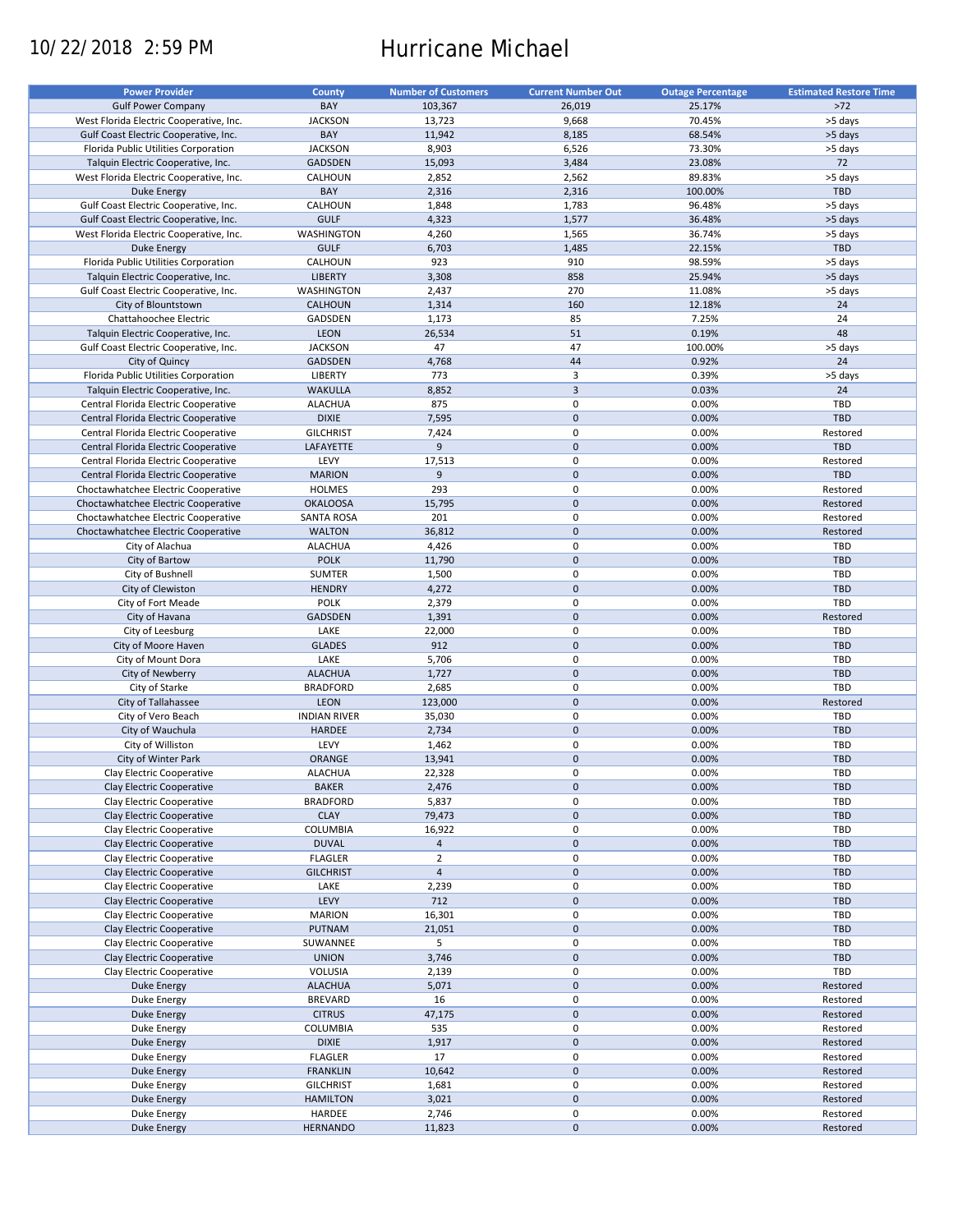### 10/22/2018 2:59 PM Hurricane Michael

| Duke Energy                                        | <b>HIGHLANDS</b>    | 54,128    | 0           | 0.00% | Restored   |
|----------------------------------------------------|---------------------|-----------|-------------|-------|------------|
| <b>Duke Energy</b>                                 | HILLSBOROUGH        | 24        | $\mathbf 0$ | 0.00% | Restored   |
|                                                    |                     |           |             |       |            |
| Duke Energy                                        | <b>JEFFERSON</b>    | 4,829     | 0           | 0.00% | Restored   |
|                                                    |                     |           |             |       |            |
| <b>Duke Energy</b>                                 | LAFAYETTE           | 880       | $\mathbf 0$ | 0.00% | Restored   |
| Duke Energy                                        | LAKE                | 85,247    | 0           | 0.00% | Restored   |
|                                                    |                     |           |             |       |            |
| <b>Duke Energy</b>                                 | <b>LEON</b>         | 66        | $\mathbf 0$ | 0.00% | Restored   |
| Duke Energy                                        | LEVY                | 3,840     | 0           | 0.00% | Restored   |
|                                                    |                     |           |             |       |            |
| Duke Energy                                        | <b>MADISON</b>      | 4,037     | $\pmb{0}$   | 0.00% | Restored   |
| Duke Energy                                        | <b>MARION</b>       | 66,784    | 0           | 0.00% | Restored   |
|                                                    |                     |           |             |       |            |
| <b>Duke Energy</b>                                 | ORANGE              | 370,927   | $\pmb{0}$   | 0.00% | Restored   |
|                                                    |                     |           | 0           |       |            |
| Duke Energy                                        | <b>OSCEOLA</b>      | 48,545    |             | 0.00% | Restored   |
| <b>Duke Energy</b>                                 | PASCO               | 140,774   | $\mathbf 0$ | 0.00% | Restored   |
|                                                    |                     |           |             |       |            |
| Duke Energy                                        | PINELLAS            | 526,150   | 0           | 0.00% | Restored   |
| Duke Energy                                        | <b>POLK</b>         | 103,167   | $\mathbf 0$ | 0.00% | Restored   |
|                                                    |                     |           |             |       |            |
| Duke Energy                                        | SEMINOLE            | 154,215   | 0           | 0.00% | Restored   |
| <b>Duke Energy</b>                                 | <b>SUMTER</b>       | 10,453    | $\pmb{0}$   | 0.00% | Restored   |
|                                                    |                     |           |             |       |            |
| Duke Energy                                        | SUWANNEE            | 833       | 0           | 0.00% | Restored   |
| <b>Duke Energy</b>                                 | <b>TAYLOR</b>       | 6,261     | $\pmb{0}$   | 0.00% | Restored   |
|                                                    |                     |           |             |       |            |
| Duke Energy                                        | VOLUSIA             | 81,049    | 0           | 0.00% | Restored   |
|                                                    |                     | 7,063     | $\pmb{0}$   | 0.00% | Restored   |
| <b>Duke Energy</b>                                 | <b>WAKULLA</b>      |           |             |       |            |
| Escambia River Electric Cooperative, Inc.          | <b>ESCAMBIA</b>     | 3,452     | 0           | 0.00% | TBD        |
|                                                    |                     |           |             |       |            |
| Escambia River Electric Cooperative, Inc.          | <b>SANTA ROSA</b>   | 7,544     | $\pmb{0}$   | 0.00% | <b>TBD</b> |
| Florida Keys Electric Cooperative                  | <b>MONROE</b>       | 31,941    | 0           | 0.00% | TBD        |
|                                                    |                     |           |             |       |            |
| Florida Power and Light Company                    | <b>ALACHUA</b>      | 1,245     | $\mathbf 0$ | 0.00% | <b>TBD</b> |
|                                                    | <b>BAKER</b>        | 5,516     | 0           | 0.00% | <b>TBD</b> |
| Florida Power and Light Company                    |                     |           |             |       |            |
| Florida Power and Light Company                    | <b>BRADFORD</b>     | 4,070     | $\pmb{0}$   | 0.00% | <b>TBD</b> |
|                                                    |                     |           |             |       |            |
| Florida Power and Light Company                    | <b>BREVARD</b>      | 312,828   | 0           | 0.00% | <b>TBD</b> |
| Florida Power and Light Company                    | <b>BROWARD</b>      | 939,530   | $\pmb{0}$   | 0.00% | <b>TBD</b> |
|                                                    |                     |           |             |       |            |
| Florida Power and Light Company                    | CHARLOTTE           | 116,579   | 0           | 0.00% | <b>TBD</b> |
| Florida Power and Light Company                    | <b>CLAY</b>         | 910       | $\pmb{0}$   | 0.00% | <b>TBD</b> |
|                                                    |                     |           |             |       |            |
| Florida Power and Light Company                    | <b>COLLIER</b>      | 215,499   | 0           | 0.00% | TBD        |
|                                                    | <b>COLUMBIA</b>     |           | $\pmb{0}$   | 0.00% | <b>TBD</b> |
| Florida Power and Light Company                    |                     | 14,144    |             |       |            |
| Florida Power and Light Company                    | <b>DESOTO</b>       | 16,855    | $\mathbf 0$ | 0.00% | TBD        |
|                                                    |                     |           |             |       |            |
| Florida Power and Light Company                    | <b>DUVAL</b>        | 9         | $\pmb{0}$   | 0.00% | <b>TBD</b> |
| Florida Power and Light Company                    | <b>FLAGLER</b>      | 59,608    | $\mathbf 0$ | 0.00% | TBD        |
|                                                    |                     |           |             |       |            |
| Florida Power and Light Company                    | <b>GLADES</b>       | 3,508     | $\pmb{0}$   | 0.00% | <b>TBD</b> |
| Florida Power and Light Company                    | HARDEE              | 33        | 0           | 0.00% | <b>TBD</b> |
|                                                    |                     |           |             |       |            |
| Florida Power and Light Company                    | <b>HENDRY</b>       | 9,892     | $\pmb{0}$   | 0.00% | <b>TBD</b> |
| Florida Power and Light Company                    | <b>HIGHLANDS</b>    | 519       | 0           | 0.00% | <b>TBD</b> |
|                                                    |                     |           |             |       |            |
| Florida Power and Light Company                    | <b>INDIAN RIVER</b> | 57,796    | $\mathbf 0$ | 0.00% | <b>TBD</b> |
|                                                    |                     |           |             |       | <b>TBD</b> |
| Florida Power and Light Company                    | LEE                 | 266,497   | 0           | 0.00% |            |
| Florida Power and Light Company                    | MANATEE             | 188,203   | $\mathbf 0$ | 0.00% | <b>TBD</b> |
|                                                    |                     |           |             |       |            |
| Florida Power and Light Company                    | <b>MARTIN</b>       | 94,739    | 0           | 0.00% | TBD        |
| Florida Power and Light Company                    | MIAMI-DADE          | 1,138,406 | $\pmb{0}$   | 0.00% | <b>TBD</b> |
|                                                    |                     |           |             |       |            |
| Florida Power and Light Company                    | <b>MONROE</b>       | 94        | 0           | 0.00% | <b>TBD</b> |
| Florida Power and Light Company                    | NASSAU              | 22,701    | $\mathbf 0$ | 0.00% | <b>TBD</b> |
|                                                    |                     |           |             |       |            |
| Florida Power and Light Company                    | OKEECHOBEE          | 20,142    | 0           | 0.00% | <b>TBD</b> |
| Florida Power and Light Company                    | ORANGE              | 3         | $\mathbf 0$ | 0.00% | <b>TBD</b> |
|                                                    |                     |           |             |       |            |
| Florida Power and Light Company                    | OSCEOLA             | 3         | 0           | 0.00% | TBD        |
|                                                    |                     |           |             |       |            |
| Florida Power and Light Company                    | PALM BEACH          | 750,041   | 0           | 0.00% | <b>TBD</b> |
| Florida Power and Light Company                    | PUTNAM              | 20,144    | 0           | 0.00% | <b>TBD</b> |
|                                                    |                     |           |             |       |            |
| Florida Power and Light Company                    | SARASOTA            | 270,158   | $\mathbf 0$ | 0.00% | <b>TBD</b> |
| Florida Power and Light Company                    | SEMINOLE            | 55,586    | 0           | 0.00% | TBD        |
|                                                    |                     |           |             |       |            |
| Florida Power and Light Company                    | ST. JOHNS           | 91,015    | $\mathbf 0$ | 0.00% | <b>TBD</b> |
| Florida Power and Light Company                    | ST. LUCIE           | 129,369   | 0           | 0.00% | TBD        |
|                                                    |                     |           |             |       |            |
| Florida Power and Light Company                    | SUWANNEE            | 5,025     | $\pmb{0}$   | 0.00% | <b>TBD</b> |
| Florida Power and Light Company                    | <b>UNION</b>        | 1,637     | 0           | 0.00% | TBD        |
|                                                    |                     |           |             |       |            |
| Florida Power and Light Company                    | <b>VOLUSIA</b>      | 179,598   | $\pmb{0}$   | 0.00% | <b>TBD</b> |
|                                                    | NASSAU              |           | 0           | 0.00% | Restored   |
| Florida Public Utilities Corporation               |                     | 15,989    |             |       |            |
| Fort Pierce Utilities Authority                    | <b>ST. LUCIE</b>    | 27,630    | 0           | 0.00% | <b>TBD</b> |
|                                                    |                     |           |             |       |            |
| Gainesville (Gainesville Regional Utilities - GRU) | <b>ALACHUA</b>      | 94,473    | 0           | 0.00% | TBD        |
| Glades Electric Cooperative, Inc.                  | <b>GLADES</b>       | 3,015     | 0           | 0.00% | <b>TBD</b> |
|                                                    |                     |           |             |       |            |
| Glades Electric Cooperative, Inc.                  | HARDEE              | 0         | 0           |       | TBD        |
| Glades Electric Cooperative, Inc.                  | <b>HENDRY</b>       | 3,530     | 0           | 0.00% | <b>TBD</b> |
|                                                    |                     |           |             |       |            |
| Glades Electric Cooperative, Inc.                  | <b>HIGHLANDS</b>    | 7,321     | 0           | 0.00% | TBD        |
| Glades Electric Cooperative, Inc.                  | OKEECHOBEE          | 2,278     | $\pmb{0}$   | 0.00% | <b>TBD</b> |
|                                                    |                     |           |             |       |            |
| Green Cove Springs Electric                        | <b>CLAY</b>         | 3,889     | 0           | 0.00% | TBD        |
|                                                    | <b>WALTON</b>       | 100       | $\pmb{0}$   | 0.00% | <b>TBD</b> |
| Gulf Coast Electric Cooperative, Inc.              |                     |           |             |       |            |
| <b>Gulf Power Company</b>                          | <b>ESCAMBIA</b>     | 152,984   | 0           | 0.00% | Restored   |
|                                                    |                     |           |             |       |            |
| <b>Gulf Power Company</b>                          | <b>HOLMES</b>       | 2,572     | $\pmb{0}$   | 0.00% | Restored   |
| <b>Gulf Power Company</b>                          | <b>JACKSON</b>      | 1,375     | 0           | 0.00% | Restored   |
|                                                    |                     |           |             |       |            |
| <b>Gulf Power Company</b>                          | <b>OKALOOSA</b>     | 94,172    | $\mathbf 0$ | 0.00% | Restored   |
| <b>Gulf Power Company</b>                          | <b>SANTA ROSA</b>   | 72,563    | 0           | 0.00% | Restored   |
|                                                    |                     |           |             |       |            |
| <b>Gulf Power Company</b>                          | <b>WALTON</b>       | 23,578    | $\mathbf 0$ | 0.00% | Restored   |
|                                                    |                     |           |             |       |            |